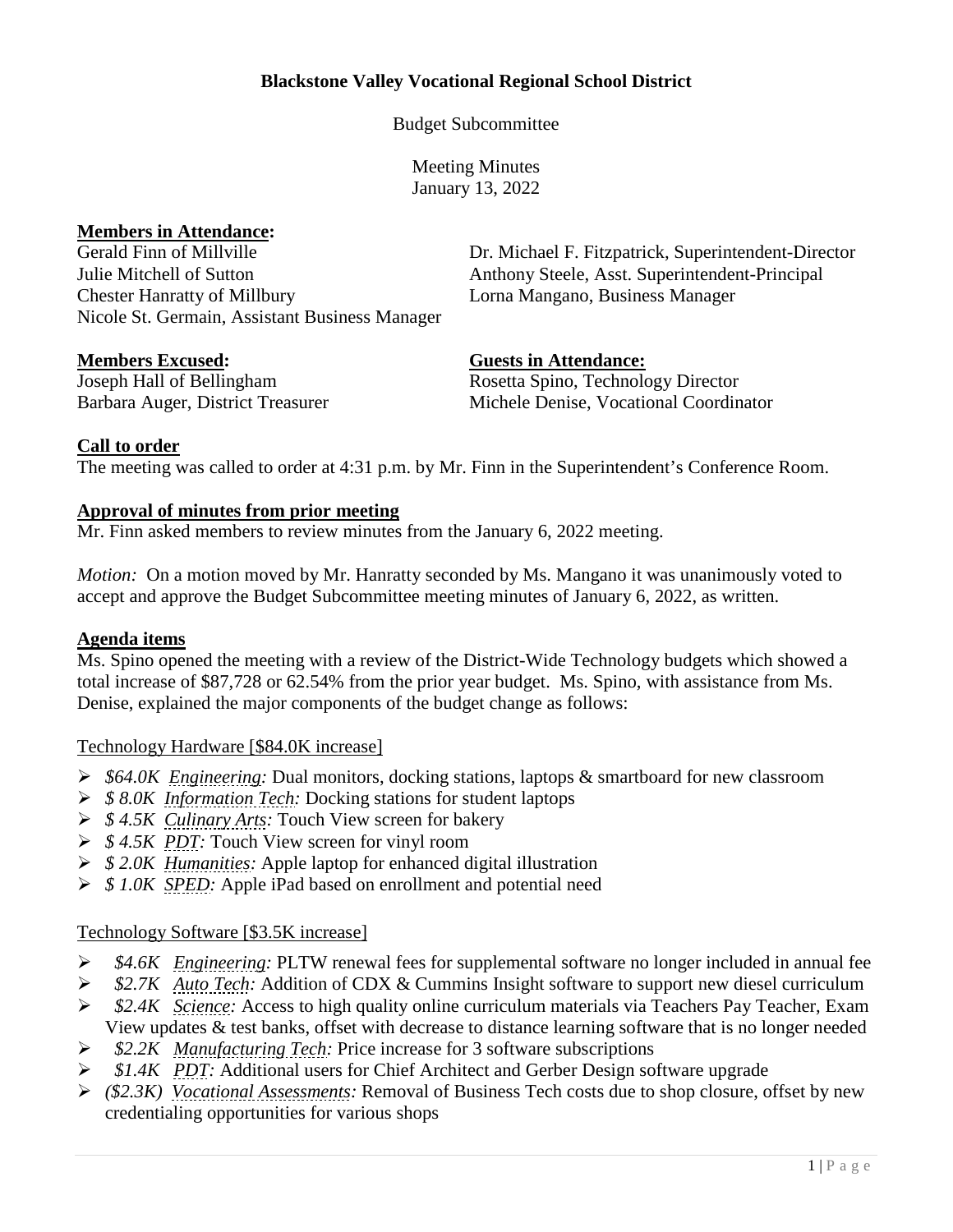- *(\$2.3K) Information Tech:* Microsoft and Firewall software included with district site license offset by price increase for Cisco Network Academy
- *(\$5.2K) District-Wide Academics:* Removal of Edcite, as functionality is now offered with new textbooks purchased in FY22

A discussion took place regarding overall price increases and industry standards. The District offers students and teachers access to software that is currently used in their respective industries, and sometimes those are sole source procurements. Mr. Finn then inquired about the District's vocational certification opportunities, and questioned which shops have the ability to obtain industry recognized certifications. Ms. Denise will provide that information at a subsequent budget meeting.

Moving on, Ms. Spino directed attention to the Technology Department budget which had an overall decrease of \$107,852 or 18.47% from the prior year budget. The major components of the budget change consisted of:

- *(\$152.5K) Tech Dept. Hardware:* The number of computer devices to be replaced on the 5 year replacement plan has significantly decreased (for FY23 only) due to procurement of new devices through other funding sources in the prior year. This one-time savings is offset by the replacement of 7 interactive boards that were removed from the FY22 Budget due to budget constraints.
- *\$ 1.7K Library Contract Svcs:* Price increase for online subscriptions
- *\$ 2.0K Tech Supplies Non-Instruction:* Double sided printing on student IDs for COVID statement
- *\$ 5.4K Tech Dept. Software:* Price increase for Microsoft & Remind licenses, addition of student data privacy alliance and increase users to Adobe cloud subscription
- *\$ 6.7K DW Info Mgmt. & Tech Software:* iPass to PowerSchool conversion, with 3 months iPass overlap for state reporting
- *\$ 9.9K Tech Dept. Contract Svcs:* Increase mainly due to one-time PowerSchool training
- *\$19.6K Instructional Tech Software:* Relates to software for instruction that includes remote meetings, real time surveys & quizzes, ability for teachers to monitor student online activity during class time, smart board software, online platform for class content, remote web filtering on internet access, and video streaming

Ms. Mangano directed attention to the next budget area for review which was Fixed Assets (7000 series). The Fixed Asset budget request totaled \$272,341 which was a \$272,341 or 100.00% increase over prior year budget. Ms. Mangano, with assistance from Ms. Spino, explained the major components of the budget change as follows:

- *\$255.5K Sch Data Infrastructure:* Replacement of 15 Ruckus switches
- *\$ 10.3K Equipment > \$5,000/unit:* Floor scrubber to augment the current aging scrubber in repair
- *\$ 6.5K Equipment > \$5,000/unit:* Platform lift gate for new dump truck procured in FY21

Considerable discussion ensued regarding the replacement of Ruckus switches. Ms. Spino provided the Subcommittee with a handout presenting the Infrastructure 5-year Replacement Plan, inclusive of servers, storage, WiFi, firewall, and switches. Her goal is to replace 16 switches per year for the next 2 years (FY23 and FY24) and then get them on a 5-year replacement cycle. She explained that the eRate reimbursement is on a 5-year cycle (FY21 through FY25), and any remaining funds available to the District through FY25 will be utilized to offset primary internet access costs, and therefore unavailable to help offset the cost of replacement switches.

Ms. Mangano addressed the last budget area for review which was School Choice (9000 series). She informed the subcommittee that DESE published preliminary school choice rosters and tuition which